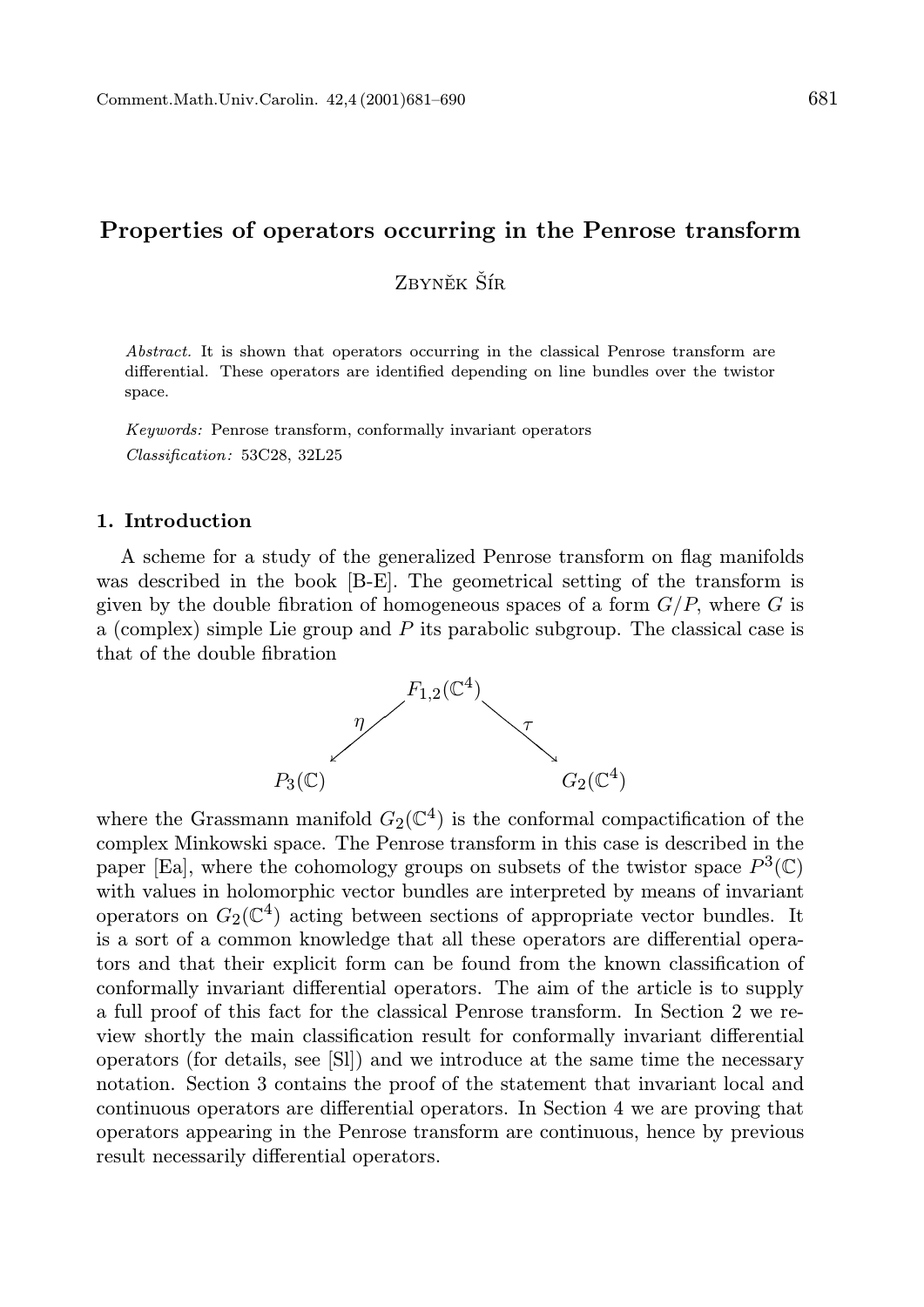# 2. Notation

We will denote the group  $SL(4,\mathbb{C})$  by G or by its Dynkin diagram  $\bullet \bullet \bullet \bullet$ . Its parabolic subgroups will be denoted by the Dynkin diagram with corresponding roots crossed. We will use the same symbol for the corresponding homogeneous space. So for example  $\rightarrow \rightarrow \bullet$  will denote the homogeneous space  $\bullet \bullet \bullet$  /  $\bullet \times \bullet$ , too. The irreducible representations of parabolic groups are classified by their lowest weight  $\lambda$ . Let  $\rho$  be the sum of fundamental weights,  $\rho = \omega_1 + \omega_2 + \omega_3$ . An irreducible representation will be denoted by  $-\lambda + \rho$  writing coefficients  $\lambda_i + 1$  over corresponding nodes, where  $-\lambda = \sum \lambda_i \omega_i$ . So, the integers over the uncrossed nodes must be positive, over the crossed nodes just integer. For example all irreducible representations of  $\rightarrow \rightarrow \rightarrow \infty$  are classified by a • b × • where b is an integer and  $a, c$  are positive integers. We will use the same notation for the corresponding associated bundle.

Let us consider the following double fibration of homogeneous spaces with natural projections.



The homogeneous space  $\bullet \longrightarrow \bullet$  is in fact the Grassmann manifold  $G_2(\mathbb{C}^4)$ , the space  $\times \bullet \bullet$  is the projective space  $P_3(\mathbb{C})$  and the space  $\times \bullet \bullet$  is the flag manifold  $F_{2,1}(\mathbb{C}^4)$ .

We can fix a basis of  $\mathbb{C}^4$  and define a dense open submanifold  $\mathbb{M}^I$  of  $\bullet \rightarrow \bullet$ as a set of all 2-dimensional subspaces of  $\mathbb{C}^4$  generated by two vectors of the form  $(1, 0, z_{00}, z_{10}), (0, 1, z_{01}, z_{11}).$  In this way we get coordinates  $\{z_{00}, z_{10}, z_{01}, z_{11}\}$ on  $\mathbb{M}^I$ .

### 3. Invariant operators on  $\bullet \rightarrow \bullet$

It is important, that the invariant differential operators over  $\bullet \rightarrow \bullet$  are classified. The proof of the following lemma can be found for example in [Sl, 8.13, 8.14.]

**Lemma 1.** Let  $E_{\lambda}$  and  $F_{\rho}$  be two irreducible homogeneous vector bundles over •  $\rightarrow \rightarrow \rightarrow$  We consider the vector space  $D^{E_{\lambda}, F_{\rho}}$  of all G-invariant differential operators from  $E_{\lambda}$  to  $F_{\rho}$ .

The dimension of  $D^{E_{\lambda},F_{\rho}}$  is 0 (there is only a zero operator) or 1. The dimension is 1 if and only if there exist three positive integers  $k, l, m$  so that  $E_{\lambda}$  and  $F_{\rho}$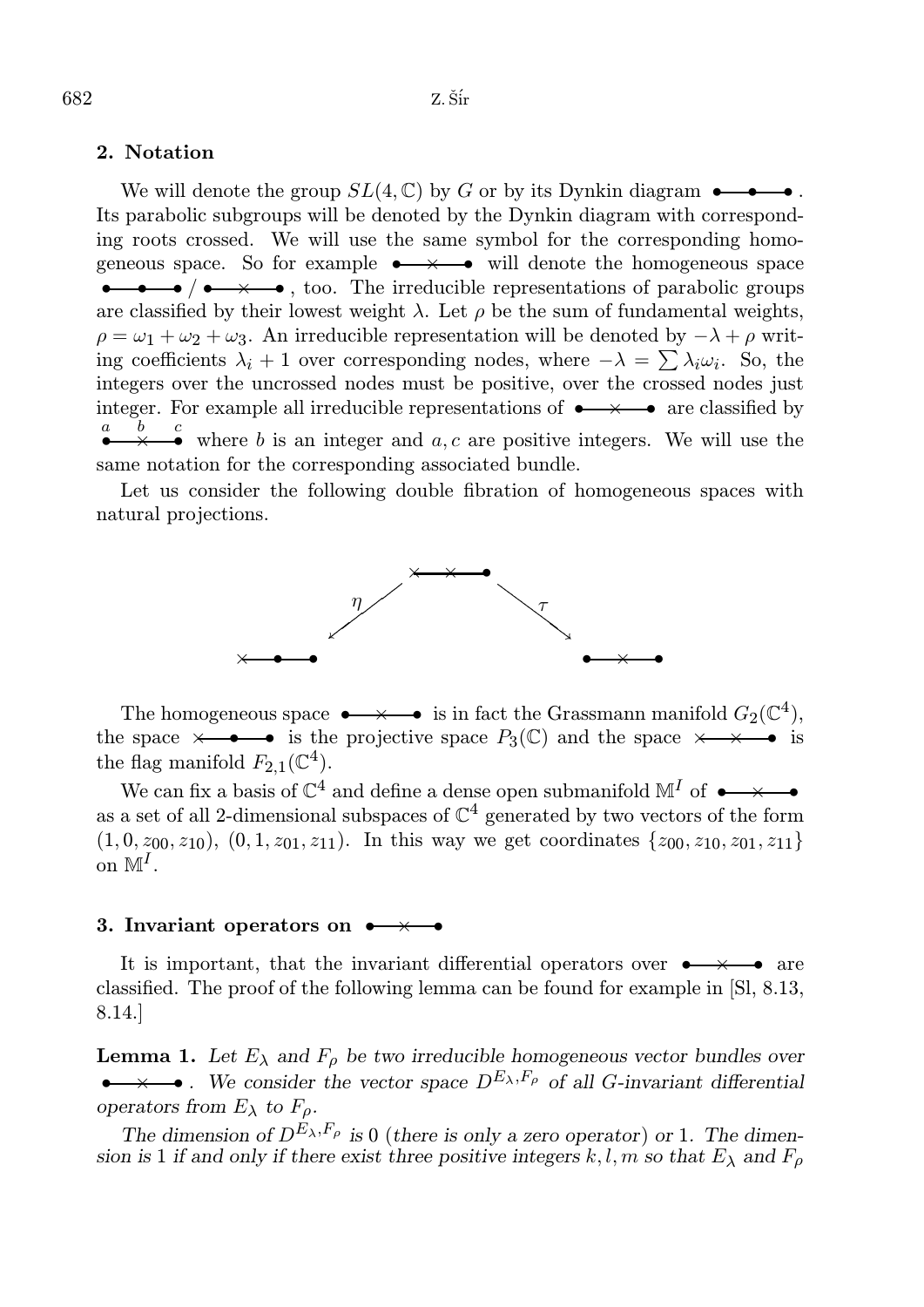occur in the following diagram and they are joined by some arrow:



In this case  $D^{E_{\lambda}, F_{\rho}}$  is generated by one differential operator  $d^{E_{\lambda}, F_{\rho}}$ . The order of this operator is given by the number written over the arrow in the diagram.

Because we will be interested in Ker and Coker of these operators, we will choose one of them, depending on coefficients  $k, l, m$  and on its position in diagram as follows:



We omit the sheaves and write just bundles. So for example for  $k = 2$ ,  $l = 3$ ,  $m = 4$  we have

$$
D_3^{2,3,4}: \mathcal{O}(\stackrel{5}{\bullet}\stackrel{-3}{\bullet}\stackrel{7}{\bullet})\rightarrow \mathcal{O}(\stackrel{9}{\bullet}\stackrel{-7}{\bullet}\stackrel{3}{\bullet})
$$

and the order of this operator is 4. We say that operator  $D_k^{a,b,c}$  $\frac{a, o, c}{k}$  is an operator of type k. Operators from diagram  $(DIG)$  are G-invariant and if we disregard bottom arrows, we get an exact sequence.

**Lemma 2.** Let  $E_{\lambda}$ ,  $F_{\rho}$  be two homogeneous irreducible vector bundles over the space  $\bullet \rightarrow \bullet$  corresponding to representations  $\lambda, \rho$ . Then any G-invariant operator  $L : \mathcal{O}(E_\lambda) \to \mathcal{O}(F_\rho)$ , which is continuous in the topology of local uniform convergence for all derivations, is differential. So these operators are classified in the above way.

PROOF: Let L be such an operator and let us consider the action of element

$$
o = \begin{pmatrix} e & 0 & 0 & 0 \\ 0 & e & 0 & 0 \\ 0 & 0 & e^{-1} & 0 \\ 0 & 0 & 0 & e^{-1} \end{pmatrix} \in \bullet \longrightarrow \bullet.
$$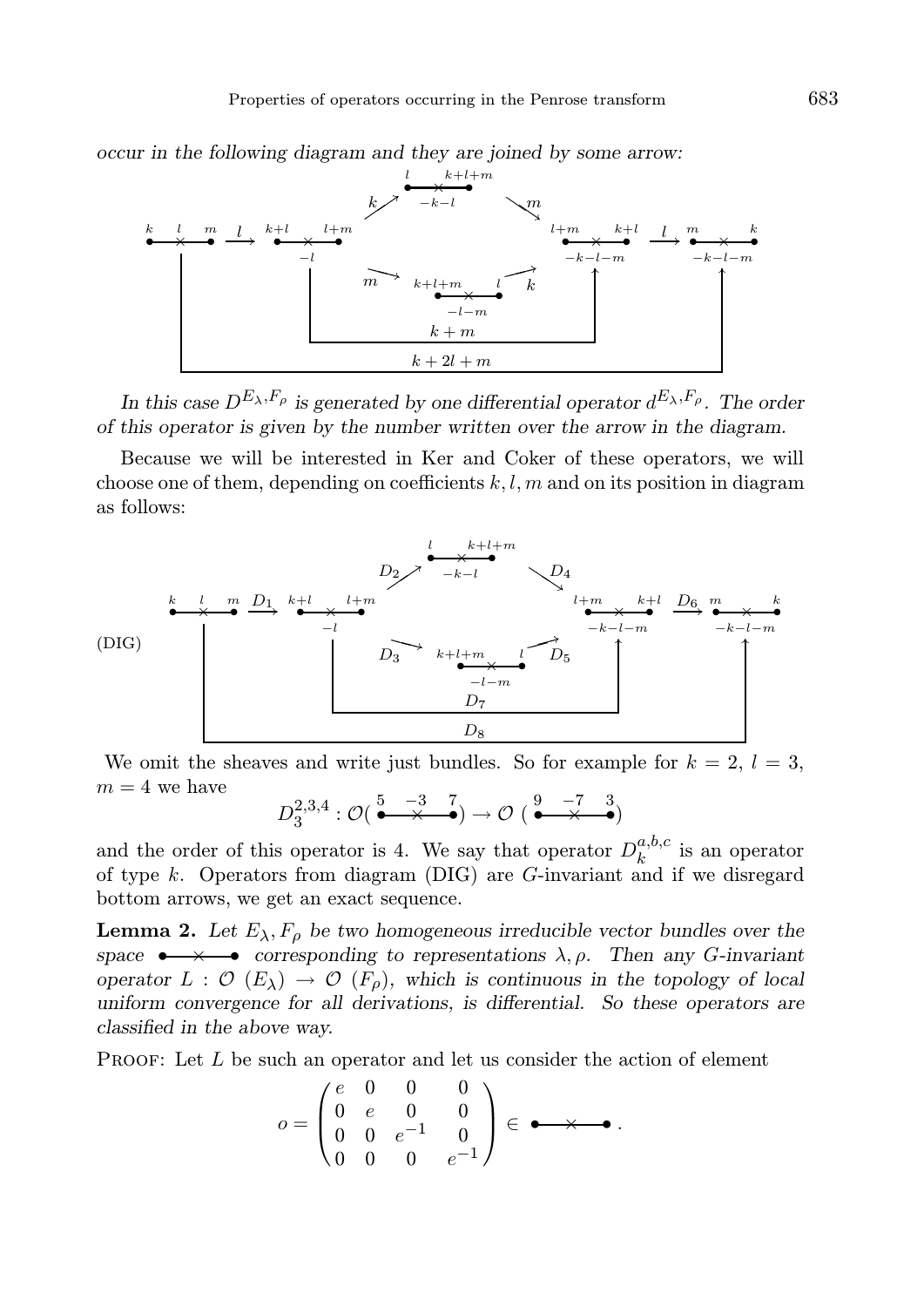The element o acts by multiplication by  $e^{-2}$  on coordinates z and so by multiplication by  $e^{2k}$  on homogeneous polynomials of degree k in z. Because o is in the centre of an L-reductive factor of  $\bullet \rightarrow \bullet$ , it must also act by multiplication by numbers  $a_{\lambda}, a_{\rho}$  on  $\mathbb{E}_{\lambda}$ ,  $\mathbb{F}_{\rho}$ .

Let  $p_k = \sum_{|I|=k} p_I z^I$  be a homogeneous polynomial in z of degree k with values in  $\mathbb{E}_{\lambda}$   $(p_I \in \mathbb{E}_{\lambda})$ . Its image  $L(p_k)$  can be written as a series  $\sum_{k=0,|I|=k}^{\infty} f_I^{p_k} z^I$ ,  $f_I^{p_k} \in \mathbb{F}_\rho$ . By invariance with respect to action of  $o$  we get

$$
e^{2k} \cdot a_{\lambda} \cdot \sum_{|I|=0}^{\infty} f_I^{p_k} \cdot z^I = L(o(p_k)) = o(L(p_k)) = a_{\rho} \cdot \sum_{|I|=0}^{\infty} e^{2|I|} \cdot f_I^{p_k} \cdot z^I
$$

which implies that

$$
e^{2k} \cdot a_{\lambda} f_I^{p_k} = a_{\rho} e^{2|I|} \cdot f_I^{p_k}
$$
 for any  $k, I$ .

So either  $f_I^{p_k} = 0$  or  $|I| = k - \log(a_\lambda/a_\rho)/2$ . Let us denote  $l = \log(a_\lambda/a_\rho)/2$ . If l is integer then, for any k,  $L(p_k)$  is a homogeneous polynomial of degree  $k - l$ , otherwise  $L(p_k) = 0$ .

By definition the operator  $L$  is differential, if it factorizes through some bundle of jets:



We will show that L factorizes through  $J^{l}E_{\lambda}$  in point 0 and so by G-invariance in all points. Let  $\alpha$ ,  $\beta$  be two germs in 0. So we can write

$$
\alpha = \sum_{|I|=0}^{\infty} \alpha_I . z^I = \sum_{i=0}^{\infty} \alpha_i \text{ and } \beta = \sum_{|I|=0}^{\infty} \beta_I . z^I = \sum_{i=0}^{\infty} \beta_i,
$$

where  $\alpha_i, \beta_i$  are homogeneous polynomials of degree *i*. Now if  $\pi_l(\alpha) = \pi_l(\beta)$ , then  $\alpha_l = \beta_l$  by definition. By continuity of L we get  $L(\alpha) = \sum_{i=0}^{\infty} L(\alpha_i)$ . But  $L(\alpha_i)$  is a homogeneous polynomial of degree  $i - l$  and so  $L(\alpha_i)(0) = 0$  for  $i \neq l$ . Similarly for  $\beta$ . So we get

$$
L(\alpha)(0) = L(\alpha_l)(0) = L(\beta_l)(0) = L(\beta)(0)
$$

and L factorizes through  $J^{l}E_{\lambda}$  in point 0 and by G-invariance in all points. So it is a differential operator of degree  $l$ .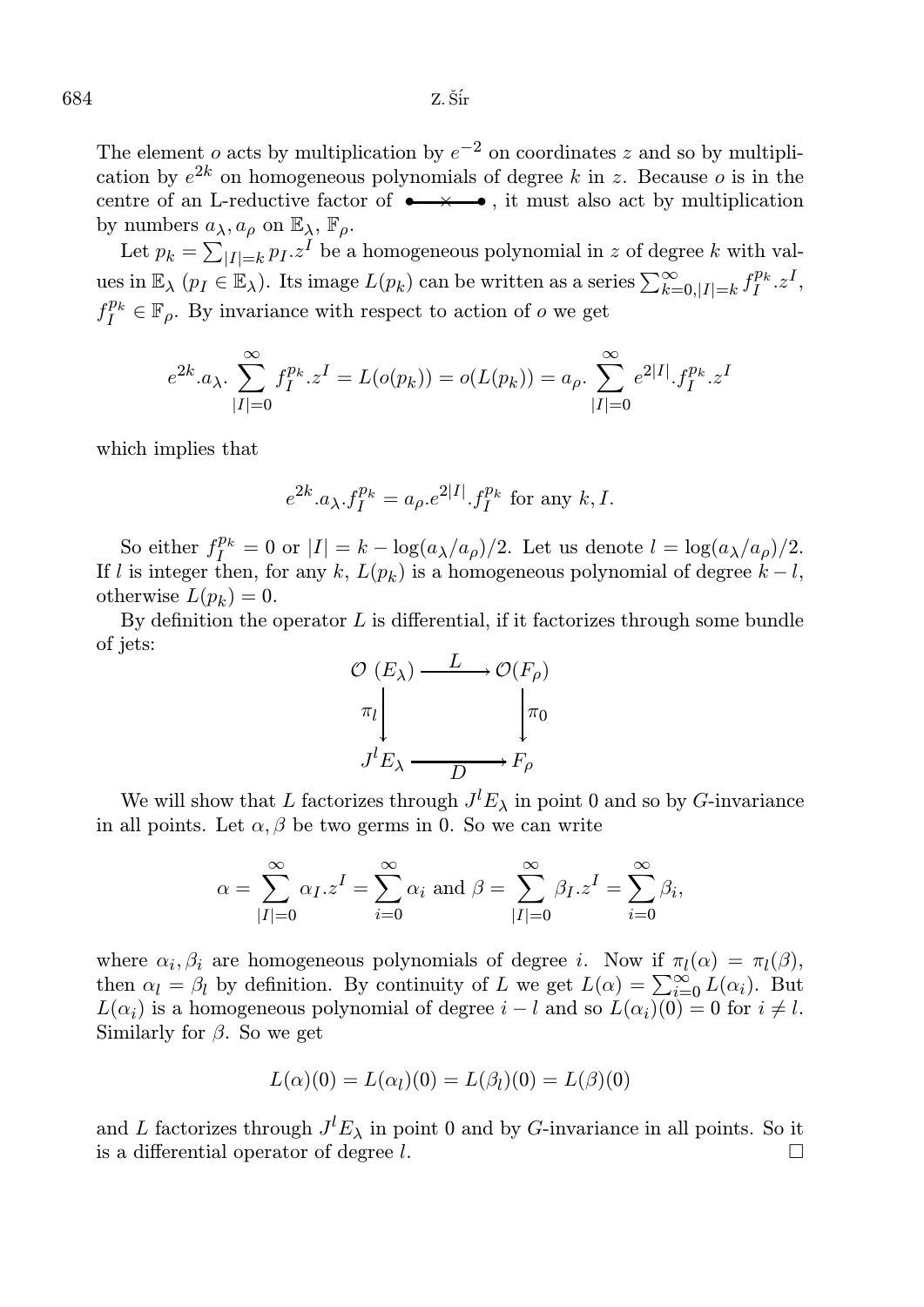# 4. Penrose transform

**Theorem 1.** Consider the following diagram of homogeneous spaces of  $SL(4, \mathbb{C})$ with naturals projections;



Let C' be an open convex subset of  $\mathbb{M}^I \subset \bullet \longrightarrow \bullet$ ,  $B' = \tau^{-1}(C')$  and  $A' = \eta(B')$ . The Penrose transform gives the following isomorphism and exact sequences. Operators are considered on sections of bundles over  $C'$ . These identifications are invariant with respect to the infinitesimal action of  $sl(4,\mathbb{C})$ .

For the zero cohomology on 
$$
\times
$$
   
\n
$$
\frac{a \ge 1}{a \ge 1}
$$
\n
$$
H^{0}(A', \stackrel{a}{\times} \stackrel{b}{\bullet} \stackrel{c}{\bullet}) \simeq \text{Ker } D_1^{a,b,c},
$$
\n
$$
\frac{a < 1}{a \ge 1}
$$
\n
$$
H^{1}(A', \stackrel{a}{\times} \stackrel{b}{\bullet} \stackrel{c}{\bullet}) = 0.
$$
\n\nFor the first cohomology on  $\times$    
\n
$$
\frac{a \ge 1}{a \ge 1}
$$
\n
$$
H^{1}(A', \stackrel{a}{\times} \stackrel{b}{\bullet} \stackrel{c}{\bullet}) \simeq \text{Ker } D_4^{a,b,c},
$$
\n
$$
\frac{a = 0}{-b < a < 0}
$$
\n
$$
0 \to \text{Ker } D_4^{-a,a+b,c} \to H^{1}(A', \stackrel{a}{\times} \stackrel{b}{\bullet} \stackrel{c}{\bullet}) \to \text{Ker } D_8^{-a,a+b,c} \to 0,
$$
\n
$$
\frac{a = -b}{a = -b}
$$
\n
$$
H^{1}(A', \stackrel{b}{\times} \stackrel{b}{\bullet} \stackrel{c}{\bullet}) \simeq \text{Ker } D_8^{b,0,c} = \text{Ker } D_7^{b,0,c},
$$
\n
$$
\frac{-b - c < a < -b}{0 \to H^{1}(A', \stackrel{a}{\times} \stackrel{b}{\bullet} \stackrel{c}{\bullet}) \to \text{Ker } D_5^{b,c,-a-b-c} \xrightarrow{d_2^{0,1}} \xrightarrow{-a-b-c} \xrightarrow{b} \to 0,
$$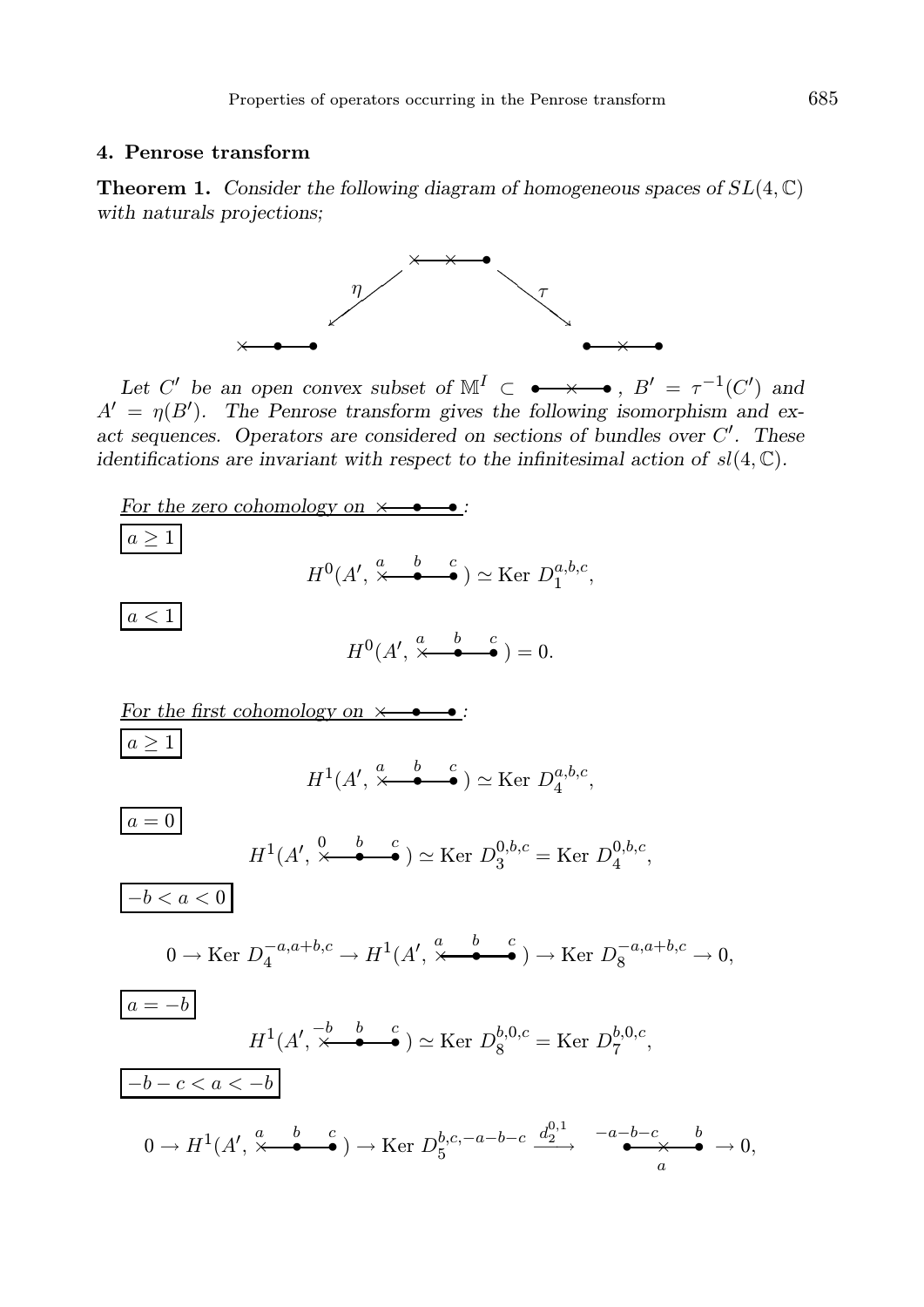$$
a = -b - c
$$
  
\n
$$
H^{1}(A', \stackrel{a}{\times} \stackrel{b}{\bullet} \stackrel{c}{\bullet}) \simeq \text{Ker } D_2^{b,c,0} = \text{Ker } D_5^{b,c,0},
$$
  
\n
$$
a < -b - c
$$
  
\n
$$
H^{1}(A', \stackrel{a}{\times} \stackrel{b}{\bullet} \stackrel{c}{\bullet}) \simeq \text{Ker } D_5^{b,c,-a-b-c}.
$$

Proof: These identifications are proved using the Penrose transform, which is described in detail, for example, in [B-E]. We shall quickly describe its principle and then we shall study the problem of identification of operators on  $\bullet \rightarrow \bullet$ .

The fibres of  $\eta : B' \to A'$  are topologically trivial, and so by [Bu]

(1) 
$$
H^r(B', \eta^{-1}\mathcal{O}(\stackrel{a}{\times}\stackrel{b}{\bullet}\stackrel{c}{\bullet})) \simeq H^r(A', \mathcal{O}(\stackrel{a}{\times}\stackrel{b}{\bullet}\stackrel{c}{\bullet})).
$$

Due to the fact that  $A'$  can be covered by two Stein sets, intersections of which are Stein too, we have  $H^r(A', \mathcal{O}(\stackrel{a}{\times} \stackrel{b}{\bullet} \stackrel{c}{\bullet})) = 0$  for  $r \geq 2$  ([G-R, 6.D.4]).

On the other hand we have ([B-E, 8.4.1, 8.7], [Ro], [Sl, 8.3]) the BGG resolution of  $\eta^{-1}\mathcal{O}(\stackrel{a}{\times}\stackrel{b}{\bullet}\stackrel{c}{\bullet})$ 

(2) 
$$
0 \to \eta^{-1} \mathcal{O}(\stackrel{a}{\times} \stackrel{b}{\bullet} \stackrel{c}{\bullet}) \to \Delta^*(\stackrel{a}{\times} \stackrel{b}{\times} \stackrel{c}{\bullet})
$$

which is in fact the exact sequence

$$
0 \to \eta^{-1}(\mathcal{O}(\stackrel{a}{\times} \stackrel{b}{\bullet} \stackrel{c}{\bullet})) \to \mathcal{O}(\stackrel{a}{\times} \stackrel{b}{\times} \stackrel{c}{\bullet}) \to \mathcal{O}(\stackrel{a+b}{\times} \stackrel{b+c}{\times} \stackrel{b+c}{\bullet}) \to \mathcal{O}(\stackrel{a+b+c}{\times} \stackrel{b}{\times} \stackrel{b}{\times} \stackrel{b}{\bullet}) \to 0.
$$

We construct the double complex by constructing the Dolbeault resolution for every  $\Delta^p$ . So  $K^{p,q} = \mathcal{E}^{0,q}(B', \Delta^p(\frac{a}{\times \cdot \cdot \cdot} \cdot \bullet))$ , with d' induced by operators in BGG and  $d'' = \overline{\partial}$ . There is the associated spectral sequence  $(E, d)$  such that

(3) 
$$
E_1^{p,q} = H^q(B', \Delta^p(\stackrel{a}{\times} \stackrel{b}{\bullet} \stackrel{c}{\bullet})) = \Gamma(C', \tau_*^q \Delta^p(\stackrel{a}{\times} \stackrel{b}{\bullet} \stackrel{c}{\bullet})),
$$

the last equation holding because  $\tau$  is proper and  $C'$  is Stein ([W-W, 3.6]). This sequence converges to the global cohomology  $K^{**}$  and so by  $(1)$ 

(4) 
$$
E^{p,q} \Rightarrow H^r(B', \eta^{-1}\mathcal{O}(\stackrel{a}{\times} \stackrel{b}{\bullet} \stackrel{c}{\bullet})) \simeq H^r(A', \mathcal{O}(\stackrel{a}{\times} \stackrel{b}{\bullet} \stackrel{c}{\bullet})).
$$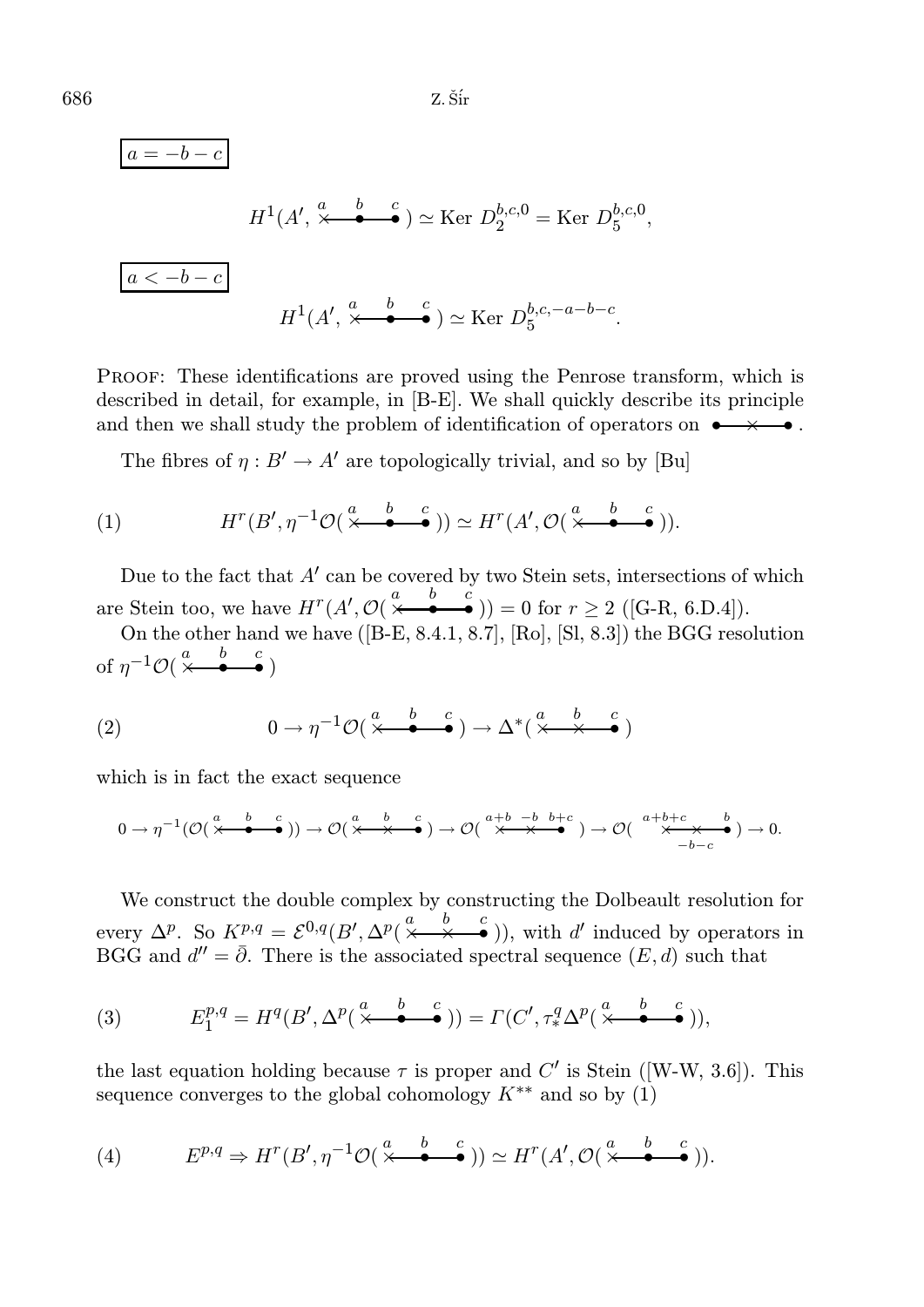The terms of  $E_1$  can be identified with sections of vector bundles over  $C'$  by Bott-Borel-Weyl theorem ([B-E, 5.1]):

(5) 
$$
\tau_*^0 \mathcal{O}(\frac{k}{\times \times \times \bullet}) = \begin{cases} \mathcal{O}(\stackrel{k}{\bullet \times \bullet}) & \text{for } k > 0 \\ 0 & \text{for } k \le 0 \end{cases},
$$

$$
\tau_*^1 \mathcal{O}(\stackrel{k}{\times \times \bullet}) = \begin{cases} \mathcal{O}(\stackrel{-k}{\bullet \times \bullet}) & \text{for } k < 0 \\ 0 & \text{for } k \ge 0 \end{cases},
$$

$$
\tau_*^i \mathcal{O}(\stackrel{k}{\times \times \bullet}) = 0 \text{ for } i \ge 2.
$$

Now we can identify the operators  $d$  for to obtain the results. Let us write down explicitly the E and identify d for the case  $a = -b$ , which is the most complicated case. The demonstrations for other cases are essentially the same.

Using the procedure described above, we get

E p,q <sup>1</sup> = E p,q <sup>2</sup> = . . . . . . . . . 0 0 0 O (C ′ , b • 0 × c • ) 0 0 0 0 O(C ′ , c • −b−c × b • )

$$
d_2^{0,1} : \mathcal{O}(C', \stackrel{b}{\bullet \bullet \times \bullet}) \to \mathcal{O}(C', \stackrel{c}{\bullet \times \bullet}).
$$

Now  $d_2^{0,1}$  must be surjective, because Coker  $d_2^{0,1} = H^2(A', \mathcal{O}(\frac{a}{\epsilon} \stackrel{b}{\bullet} \frac{c}{\epsilon})) = 0.$ So  $d_2^{0,1}$  $\mu_2^{0,1}$  is non zero operator, and using Lemmas 1 and 2 we can identify  $d_2^{0,1} =$  $D_7^{b,0,c} = D_8^{b,0,c}$  $8^{0,0,0}$ . So we get the limit of the spectral sequence

$$
E_3^{p,q} = E_{\infty}^{p,q} = \begin{vmatrix} \cdots & \cdots & \cdots \\ 0 & 0 & 0 \\ \operatorname{Ker} D_8^{b,0,c} & 0 & 0 \\ 0 & 0 & 0 \end{vmatrix}
$$

and we obtain  $H^1(A', \stackrel{-b}{\times} \stackrel{b}{\bullet} \stackrel{c}{\bullet}) \simeq \text{Ker } D_8^{b,0,c}$  $8^{0,0,C}$  as the result of the Penrose transform.

To complete this proof, we must show that the operators acting between sections over  $C'$  of bundles occurring in spectral sequences define an invariant operator continuous in the topology of local uniform convergence for all derivations.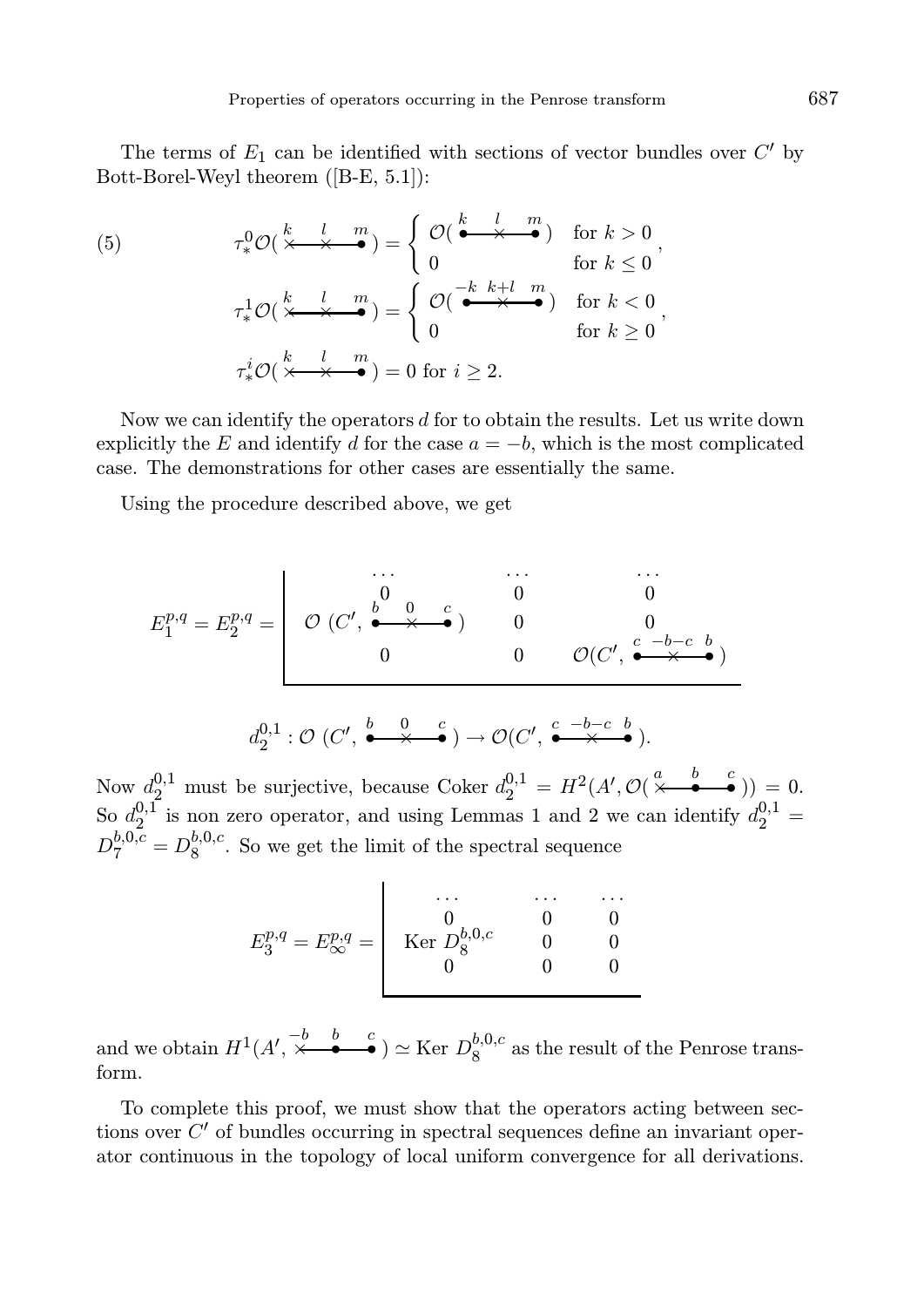The proof of invariance and that L commutes with sheaf restrictions is straightforward.

For the proof of continuity we must first see in more detail the identifications (5), which are in fact

(6) 
$$
H^{0}(B', \stackrel{k}{\times} \stackrel{l}{\times} \stackrel{m}{\bullet}) \simeq \Gamma(C', \stackrel{k}{\bullet} \stackrel{l}{\times} \stackrel{m}{\bullet}),
$$

$$
H^{1}(B', \stackrel{k}{\times} \stackrel{l}{\times} \stackrel{m}{\bullet}) \simeq \Gamma(C', \stackrel{-k}{\bullet} \stackrel{m}{\times} \stackrel{m}{\bullet}).
$$

These identifications are based on Leray spectral sequence and can be made explicit in the following way ([G-H, 3.5]).

The fibres of  $\tau$  are isomorphic to  $\mathbb{P}_1$  and because  $C'$  is topologically trivial, we have  $B' \simeq C' \times \mathbb{P}_1$  and so we have the local chart  $(z, [v])$  on  $B'$ . The coordinates for  $\mathbb{C} \simeq \{ [v_0, v_1] \in \mathbb{P}_1; v_1 \neq 0 \} \subset \mathbb{P}_1$  will be denoted by  $v = v_0/v_1$ . The forms on  $\mathbb{P}_1$  are determined by their restrictions to  $\mathbb{C}$ . To simplify the formulae we will denote  $\stackrel{k}{\times} \stackrel{l}{\longrightarrow} \stackrel{m}{\bullet}$  by F.

Let us recall that  $H^{i}(B', F)$  is defined as Ker  $\bar{\partial}_{i}/\text{Im } \bar{\partial}_{i-1}$  in the Dolbeault resolution. Identifications (6) are induced by the mappings:

$$
P_0: \text{ Ker } \bar{\partial}_0 \to \mathcal{O}(C', H^0(\mathbb{P}^1, F)),
$$
  

$$
P_1: \text{ Ker } \bar{\partial}_1 \to \mathcal{O}(C', H^1(\mathbb{P}^1, F)),
$$

where F is restricted to fibres and  $\mathcal{O}(C', H^0(\mathbb{P}^1, F))$ ,  $\mathcal{O}(C', H^1(\mathbb{P}^1, F))$  being identified by BBW theorem.

The maps  $P_0$  and  $P_1$  are obtained from the Leray spectral sequence as follows. Let us define a double complex

$$
K^{p,q} := \bigg\{\omega = \sum_{\substack{|I| = q \\ |J| = p}} f_I(z, v) d\bar{v}_I \wedge d\bar{z}_J; f_I \in \mathcal{C}^{\infty}(B', F)\bigg\},\
$$

the horizontal operator is  $\bar{\partial}_z$  and vertical one is  $\bar{\partial}_v$ . Evidently  $K^{p,q} = 0$  for  $p > 4$ or  $q > 1$ . The associated complex is exactly the Dolbeault resolution. We have the spectral sequence converging to the total cohomology whose first term is

$$
E_1^{p,q} = \text{ Ker } \bar{\partial}_v / \text{ Im } \bar{\partial}_v = \{ \omega = \sum_{|J|=p} G_J d\bar{z}_J; G_J \in C^{\infty}(C', H^q(\mathbb{P}^1, F) \}.
$$

The space  $H^q(\mathbb{P}^1, \mathcal{O}(F))$  is a finite dimensional vector space. In such a way,

$$
E_1^{p,q} = \mathcal{E}^{0,p}(C',H^q(\mathbb{P}^1,F))
$$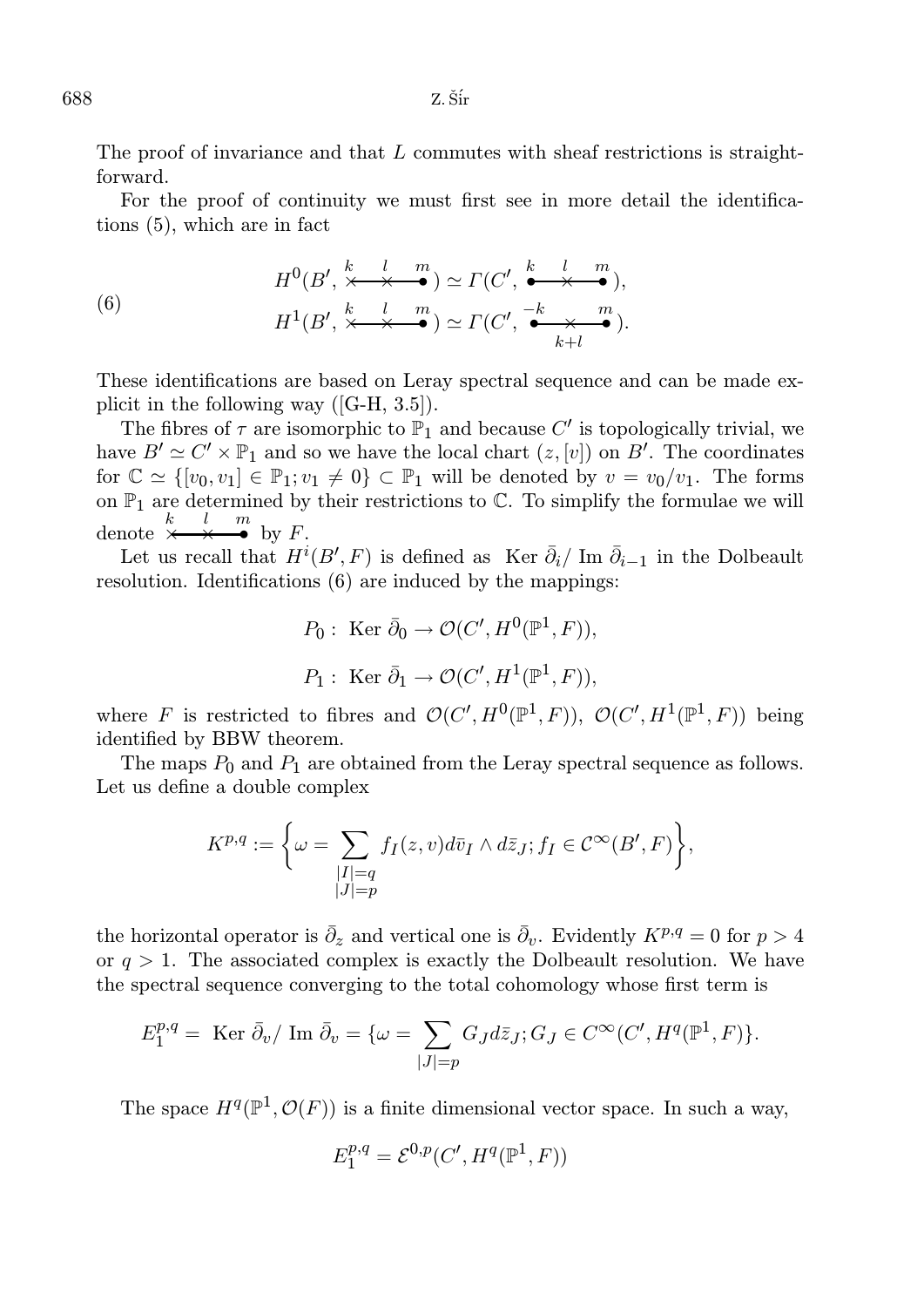and  $d_1 = \overline{\partial}_z$ . It follows, that

$$
E_2^{p,q}=H^p(C',\mathcal{O}(H^q(\mathbb{P}^1,F)))=\left\{\begin{array}{ll}\mathcal{O}(C',H^q(\mathbb{P}^1,F))&\text{ for }p=0\\0&\text{ for }p\geq 1\end{array}.\right.
$$

Evidently  $E_{\infty}^{p,q} = E_2^{p,q}$  $2^{p,q}$  and because  $E^{p,q}$  converges to the cohomology of  $K^n$ we get  $H^p(C', \mathcal{O}(H^q(\mathbb{P}^1, F))) \Rightarrow H^{p+q}(B', F)$  and we obtain identities:

$$
H^q(B', F) \simeq \Gamma(C', H^q(\mathbb{P}^1, F)) \text{ for } q = 0, 1.
$$

In fact,  $\mathcal{E}^{0,0}(B',F) = K^{0,0}, \, \mathcal{E}^{0,1}(B',F) = K^{1,0} \oplus K^{0,1}$  and mappings  $P_0$  and  $P_1$  are obtained by double quotient in this spectral sequence. From this we see that these mappings are continuous and  $P_0$  is a bijection.

We define a subspace  $\mathcal{H}_{B'}$  of Ker  $\bar{\partial}^1$ , formed by forms  $\omega = f(z, v)d\bar{v}$ , where f holomorphic in z and  $f(z, v)d\overline{v} \in H^1(\mathbb{P}^1, F)$  for any z fixed.  $H^1(\mathbb{P}^1, F)$  denotes 1-forms on  $\mathbb{P}^1$  with coefficients in F harmonic with respect to any metric. In such a way, we get forms representing  $H^1(\mathbb{P}^1, F)$ . The  $P_1$  restricted to  $\mathcal{H}_{B'}$  is a bijection.

We have to identify the operators  $d_1$  and  $d_2$  with some differential operators. Let us see the proof of continuity for  $d_2$ , which is more complicated and contains the case of  $d_1$ .

$$
\varepsilon^{0,1}(B', F_0) \xrightarrow{D_1} \varepsilon^{0,1}(B', F_1)
$$

$$
\downarrow \bar{\partial}
$$

$$
\varepsilon^{0,0}(B', F_1) \xrightarrow{D_2} \varepsilon^{0,0}(B', F_2)
$$

The operator  $d_2$  goes from a double quotient of  $\mathcal{E}^{0,1}(B',F_0)$  to a double quotient of  $\mathcal{E}^{0,0}(B',F_2)$ . We claim that by the identification of these double quotients by  $P_0$  and  $P_1$ , we get an operator L continuous in the topology of locally uniform convergence for all derivations. This convergence will be denoted by an arrow.

Let  $s_n \in \Gamma(C', \mathcal{H}^1(\mathbb{P}^1, F_0)), s_n \to 0$ . Let  $\{h_j\}$  be a basis for  $\mathcal{H}^1(\mathbb{P}^1, F_0)$  and

$$
s_n = \sum_{1}^{m} s_n^j . h_j,
$$

where  $s_n^j$  are holomorphic functions on  $C'$ . We define (0,1)-forms on  $B'$ 

$$
\alpha_n(z,v) := \sum_1^m s_n^j(z) . h_j(v).
$$